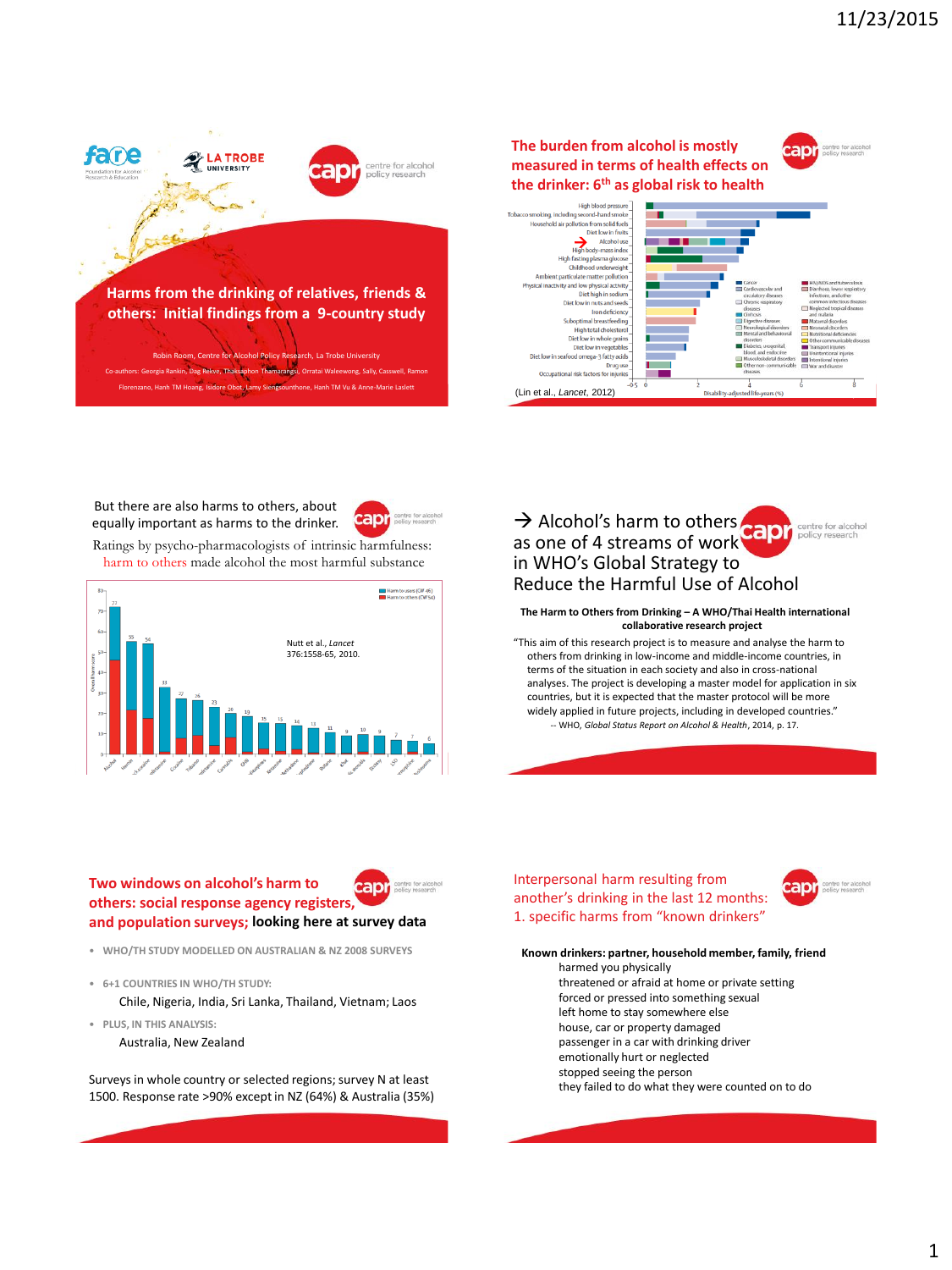## Interpersonal harm resulting from another's drinking in the last 12 months: 2. specific harms from a stranger's drinking

## **Strangers ("someone you did not know")**

harmed you physically responsible for a traffic accident involving you house, car or property damaged called you names or insulted you made you afraid when encountered them felt unsafe in a public place kept awake at night by drunken noise





**Overall degree of harm scores**(on a scale of 0-10; *approx. for Australia*) from known drinkers from strangers' drinking

### **Scores based on specific harm items**

- Whether harmed (any specific harm)
- by known drinker
- by stranger
- Mean no. of specific harms, among those with any by known drinker
- by stranger
- *In the tables, countries are in descending order of national p.c. income.*

#### D**egree of harm; % with any specific harm, and number if so.**

Family/friend harms > in Thailand, Vietnam, < in Nigeria, Laos; Stranger harms > in richest 3 countries, but more serious in Thailand. Red: high in column; Green: low in column



|             | Avg. degree of harm (0-10) |          |         | Known drinker |               | <b>Stranger</b> |               |
|-------------|----------------------------|----------|---------|---------------|---------------|-----------------|---------------|
|             | Known                      | Stranger | Average | Anv<br>harm   | # of<br>harms | Anv<br>harm     | # of<br>harms |
| Australia   | 1.5                        | 1.6      | 1.6     | 26            | 2.5           | 60              | 2.0           |
| New Zealand | ٠                          | ٠        | ٠       | 17            | 2.5           | 53              | 1.9           |
| Chile       | 1.7                        | 1.7      | 1.7     | 36            | 2.5           | 55              | 1.9           |
| Thailand    | 3.1                        | 2.2      | 2.6     | 60            | 2.3           | 59              | 2.0           |
| Sri Lanka   | 1.8                        | 0.9      | 1.4     | 44            | 2.8           | 31              | 1.8           |
| Nigeria     | 0.7                        | 0.6      | 0.7     | 24            | 2.3           | 18              | 1.3           |
| Vietnam     | 2.9                        | 1.3      | 2.3     | 47            | 2.3           | 28              | 1.6           |
| India       | 1.5                        | 1.4      | 1.5     | 58            | 2.5           | 53              | 2.4           |
| Laos        | 0.5                        | 0.9      | 0.7     | 30            | 2.7           | 34              | 1.7           |
|             |                            |          |         |               |               |                 |               |

Known drinkers Strangers' drinking

Age group: 18-29 30-49 50+ 18-29 30-49 50+ Australia | 36 | 28 | 21\*^ | 75 | 66\* | 52\*^ New Zealand 25 19\* 13\*^ 67 56\* 44\*^ Chile 43 33\* 29\* 67 50\* 42\* Thailand 76 63\* 53\*^ 71 65 49\*^ Sri Lanka  $\begin{array}{|c|c|c|c|c|c|}\n\hline\n8x & 45 & 47 & 40 & 38 & 31 & 29^* \\
\hline\n\end{array}$ **Nigeria 120 25 26 18 17 28** Vietnam  $\begin{array}{|c|c|c|c|c|c|c|c|} \hline \end{array}$  51 | 49 | 42 | 32 | 26 | 29 India 66 58\* 51\* 47~ 53 56 Laos | 38 | 30 | 23\* | 37 | 34 | 33

Any specific harm: **Gender diff's** not often signific.; for known drinkers, higher for F in Australia & NZ, for M in India & Sri L.; for strangers, higher for M in Vietnam, for F in Thailand & India



|             |               | Known drinkers |               | Strangers' drinking |                                               |
|-------------|---------------|----------------|---------------|---------------------|-----------------------------------------------|
|             | Male<br>resp. | Female         | Male<br>resp. | Female              |                                               |
| Australia   | 22            | 28*            | 58            | 61                  |                                               |
| New Zealand | 14            | $19*$          | 51            | 54                  |                                               |
| Chile       | 39            | 33             | 53            | 57                  |                                               |
| Thailand    | 65            | 57             | 55            | $62*$               | *significantly<br>higher than<br>other gender |
| Sri Lanka   | $49*$         | 39             | 32            | 31                  |                                               |
| Nigeria     | 25            | 22             | 17            | 18                  |                                               |
| Vietnam     | 46            | 49             | $31*$         | 24                  |                                               |
| India       | 63*           | 54             | 46            | $57*$               |                                               |
| Laos        | 34            | 27             | 33            | 36                  |                                               |

#### Any specific harm by **age group**: from known drinkers, more to young (not Sri Lanka, Nigeria, Vietnam; from strangers, more to young in the richer 3, Thail. & Sri L., to old in India



Signif. lower than: \* 18-29 ^ 30-49 ~ 50-65

www.capr.edu.au





- Across diverse nations and cultures, substantial proportions of adults report being harmed by another's drinking in the last year.
- Reports of harm and of level of harm were generally lower in Laos and Nigeria than elsewhere, and higher in Thailand and in India. The average degree of harm score ranged more than 3-fold from 0.7 for Nigeria and Laos, to 2.3 for Vietnam and 2.6 for Thailand.
- Any harm from strangers was also high (though the degree of harm was not) in the three societies with the highest incomes – Australia, New Zealand and Chile.

2